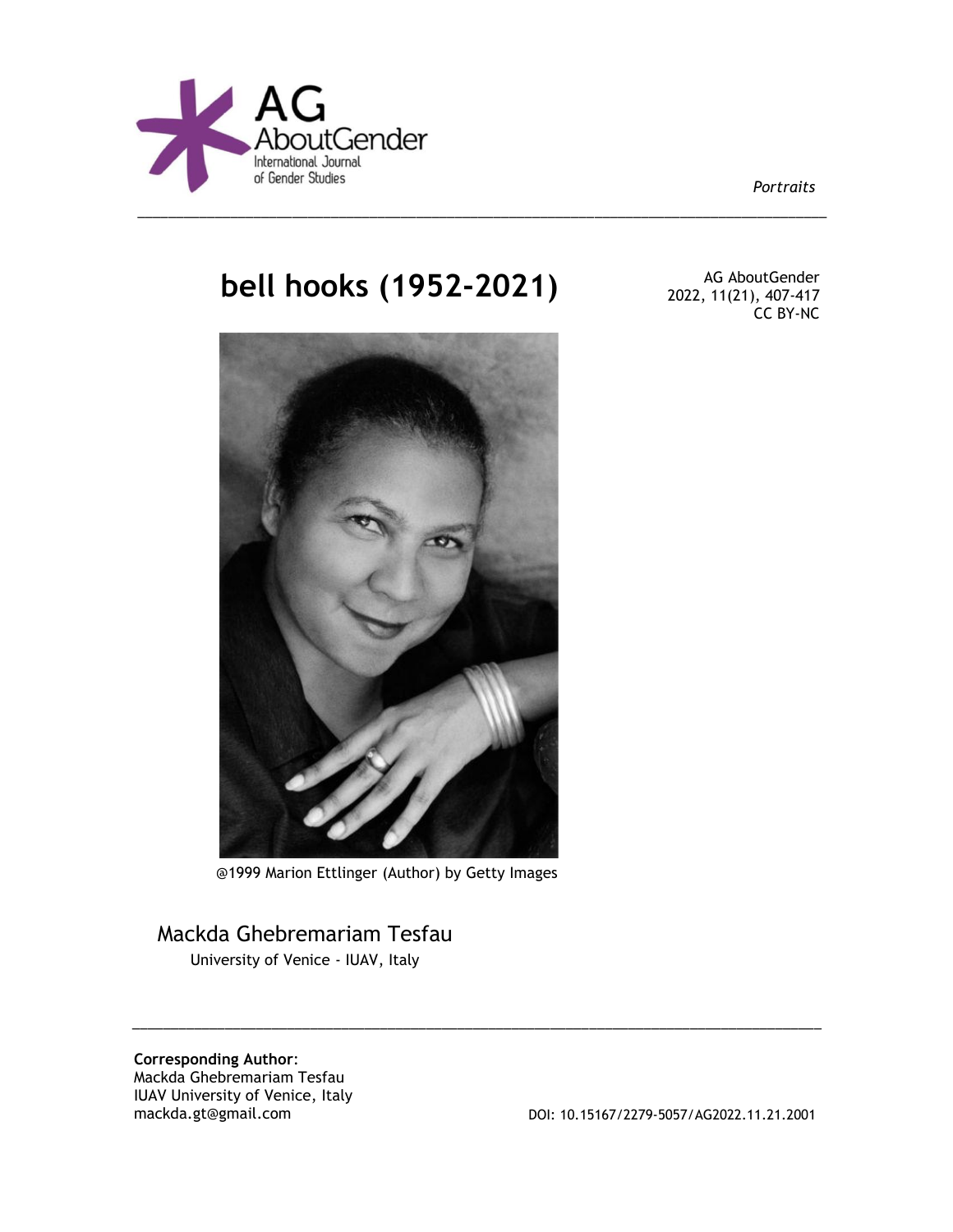The first time I read bell hooks I was 22 years old. I don't remember how it happened, but I found a digital version of *Elogio del margine* (1998) on my laptop. The sides of the pages were barely legible, an indication that they had been photocopied directly from the book. I am grateful to those who thought of scanning the book, and in doing so made it possible for me to find myself in hooks' thoughts.

\_\_\_\_\_\_\_\_\_\_\_\_\_\_\_\_\_\_\_\_\_\_\_\_\_\_\_\_\_\_\_\_\_\_\_\_\_\_\_\_\_\_\_\_\_\_\_\_\_\_\_\_\_\_\_\_\_\_\_\_\_\_\_\_\_\_\_\_\_\_\_\_\_\_\_\_\_\_\_\_\_\_\_\_\_\_\_\_

*Elogio del margine* came out in 1998 for Feltrinelli, and collected some of the author's essays, selected by the Italian translator Maria Nadotti. Discovering hooks was a liberating moment. Her ability to recount the experience of marginality and translate it into a collective narrative meant for me the beginning of a process – even though slow, contradictory, and far from its conclusion – of recognition. This recognition is made up of a double movement of deconstruction and reparation. Deconstruction of the way of conceiving knowledge that produces marginalization. Reparation of the possibility of conceiving another way of doing knowledge.

Recognition is therefore acknowledgment of the power structures intrinsic to white, bourgeois, patriarchal, heteronormative, Euro and Christian-centric epistemology and gnoseology, but also recognition of the possibility of discovering and creating other epistemologies, capable of including and representing the experience of marginality.

bell hooks passed away due to illness in December 2021, at her home in Berea, Kentucky. In these pages, I will attempt to reconstruct some passages that I consider crucial in her life and in her work. To do so I will use as a guide some extracts from *Sisters of the Yam: Black Women and Self Recovery*, published in 1993 by Massachusetts' South End Press, a text that I consider to be as fundamental as undervalued, and that collects the strategies of self-recovery that hooks and her sisters developed in their support group. Through these extracts, I will try to articulate some of the central themes of hooks production. I chose to do so using *Sisters of the Yam,* a self-help book, to reiterate the author's idea that knowledge, to be transformative, has a primary function of self-recovery.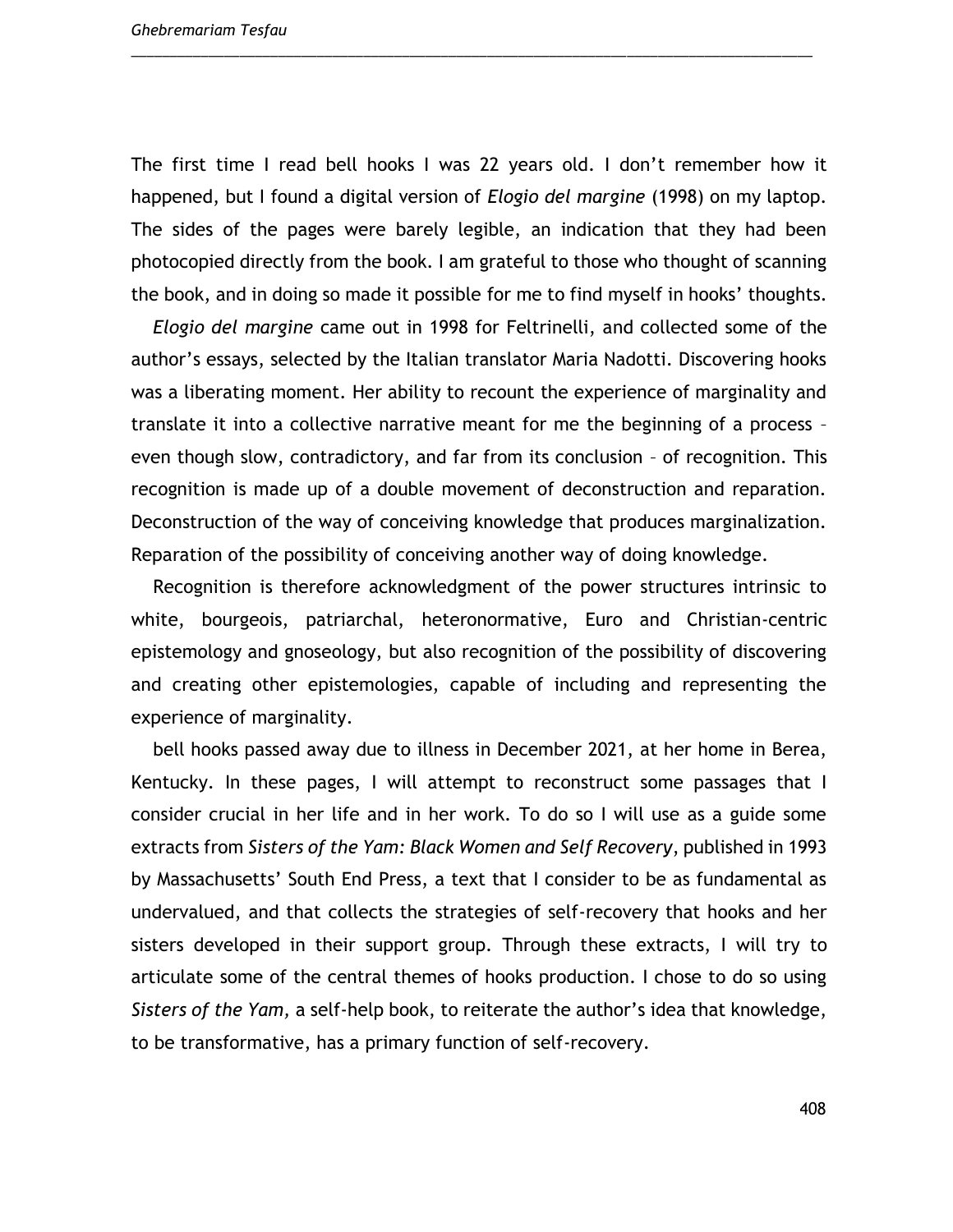## **1. Gloria Jean Watkins**

l

I decided to be a writer when I was still at home, still in grade school, and of course made public announcements and shared my work with family and friends. Everyone agreed that I had talent. I could act and I could write. I went away to college to study drama and everyone believed that I would one day come home, to the world of my ancestors, and be a teacher in the public schools. I did not return (1993, 19)

\_\_\_\_\_\_\_\_\_\_\_\_\_\_\_\_\_\_\_\_\_\_\_\_\_\_\_\_\_\_\_\_\_\_\_\_\_\_\_\_\_\_\_\_\_\_\_\_\_\_\_\_\_\_\_\_\_\_\_\_\_\_\_\_\_\_\_\_\_\_\_\_\_\_\_\_\_\_\_\_\_\_\_\_\_

bell hooks was born Gloria Jean Watkins in 1952 in Hopkinsville, a rural town in segregated Kentucky, to a working-class family. Her mother was a homemaker, her father a janitor, and bell had other five siblings. From an early age, she found herself to be an outsider regarding the power dynamics that she endured and escaped from at home. bell will recount in her books the conflicts she experienced in the family because of her unwillingness to obey.

The author will repeatedly articulate in her texts this dimension of disobedience that led her to "critically love" her family. hooks will use theory to understand her own experience, turning something apparently personal into something political and collective<sup>1</sup>.

In *Teaching to Transgress*, she narrates of the passion she has had for knowledge since childhood. A curious and intellectually lively person, she used to seek through theory the answers to the questions she incessantly asked herself. In the same book, however, she tells of the difficulties she experienced in the transition from the segregated to the desegregated school. Indeed, if desegregation seems, on the surface, a positive sign of social progress, it also meant the obligation for the Black minority to integrate into the white school system. According to hooks, this

<sup>1</sup> "Black parents' obsession with exercising control over children, making certain that they are

<sup>&#</sup>x27;obedient' is an expression of this distorted view of family relations" (1993, 47).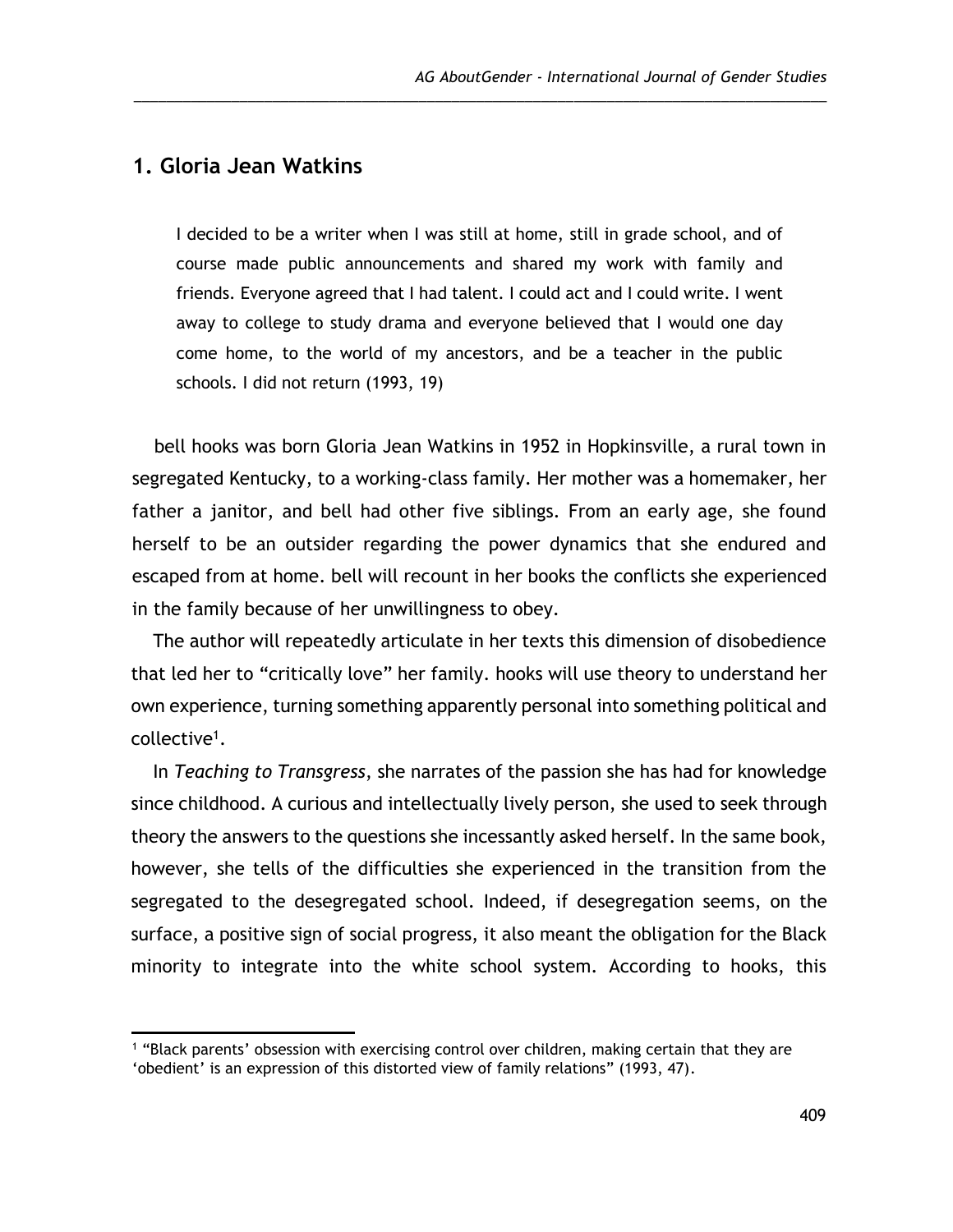ambivalent process forced Black people to move from an institution where knowledge was understood as an instrument of liberation, to one where their experience was invisibilized. In fact, in the black classroom knowledge was a mean towards an end, and that end was survival. On the contrary, in the white institution education "merely strives to reinforce domination". This type of knowledge does not challenge the status quo but is rather bent on reproducing it. Both practices of knowledge are political, but the first was committed to freedom, the latter to teach obedience to authority – an authority that was inherently racially, class and gender connotated.

\_\_\_\_\_\_\_\_\_\_\_\_\_\_\_\_\_\_\_\_\_\_\_\_\_\_\_\_\_\_\_\_\_\_\_\_\_\_\_\_\_\_\_\_\_\_\_\_\_\_\_\_\_\_\_\_\_\_\_\_\_\_\_\_\_\_\_\_\_\_\_\_\_\_\_\_\_\_\_\_\_\_\_\_\_\_\_\_

Gloria lives this change negatively, so much so that she felt apathic, lost her interest in school and withdrew from studying. Despite all, however, Gloria found her way back to her passion for theory, and the experience helped her to develop a critical perspective on education: an engaged pedagogy. Because of the transition from the segregated to the desegregated school, she understands that "[t]heory is not inherently healing, liberatory, or revolutionary. It fulfills this function only when we ask that it do so and direct our theorizing towards this end" (1994, 61).

After high school Gloria obtained a degree in English Literature from Stanford University (1973) and continued her education at the University of Wisconsin (1976). During her Stanford years (1971) she began writing her first book, *Ain't I a Woman: Black Woman and Feminism*, which was not published until 1981*.* In the same years, moved by the absence of Feminist and Black theory and thinkers in the curriculum, Gloria decided to try her hand at teaching. In fact, she taught her first class devoted to Black women writers and Black feminist thought while being still an undergraduate.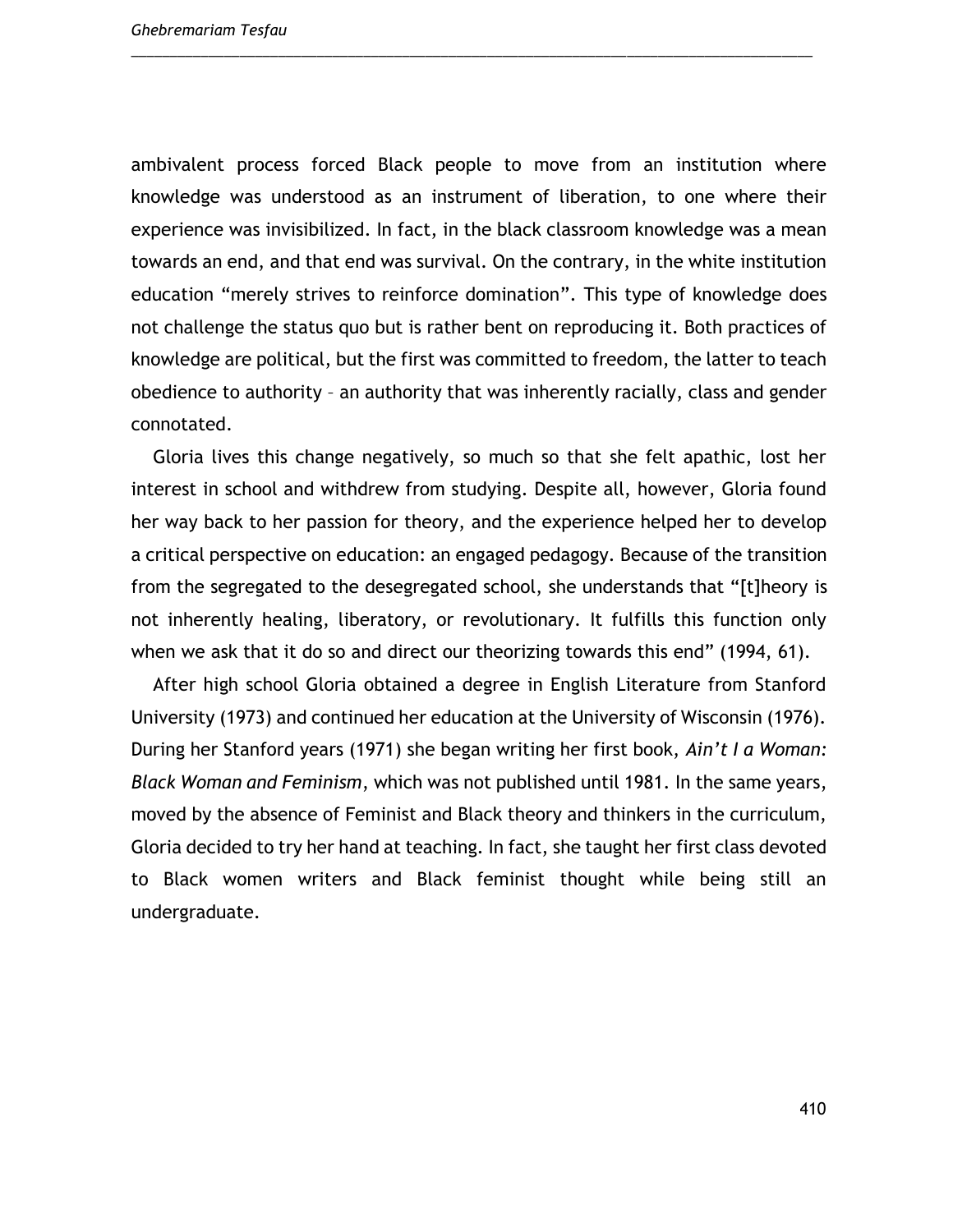## **2. bell hooks**

For years I was a sharp-tongued woman who often inappropriately lashed out. I have increasingly learned to distinguish between 'reading' and truth-telling (1993, 50).

\_\_\_\_\_\_\_\_\_\_\_\_\_\_\_\_\_\_\_\_\_\_\_\_\_\_\_\_\_\_\_\_\_\_\_\_\_\_\_\_\_\_\_\_\_\_\_\_\_\_\_\_\_\_\_\_\_\_\_\_\_\_\_\_\_\_\_\_\_\_\_\_\_\_\_\_\_\_\_\_\_\_\_\_\_

Gloria Jean Watkins became known under the pseudonym bell hooks in 1978, with the release of her first publication: *And There We Wept: poems*. Gloria chose bell hooks as her pseudonym in honor of her matrilineal ancestry, of Rosa Bell Watkins her mother, and Bell Blair Hooks, her maternal great-grandmother, a woman that was known for being sharp-tongued. The choice to use the name with lower case initials is instead due to a desire to give precedence to the ideas over the individual who promotes them.

Bell Blair hooks was not the only sharp-tongued woman in the family. hooks says that she grew up in a family of "sharp-tongued women, who were known to raise their voices, to argue and cuss, and that because of this, she and her five sisters learned early on how "telling it like it is" could be used as a weapon of power to humiliate and shame someone" (1993, 43). Gloria will therefore choose to turn her sharp-tongue and use it to express another truth. She learned "to distinguish between reading and truth telling" and made her "telling the truth" an instrument of liberation and healing. Telling the truth hence means exposing the power structures that produce violence, even when this violence is acted by marginalized group because of internalized shame and self-hate.

In 1983 hooks was awarded a doctorate in English Literature from the University of California, Santa Cruz, with a thesis on the work of writer Toni Morrison. hooks' academic career is full of success and accolades, leading her to teach at several universities including the Southern California University, Santa Cruz, San Francisco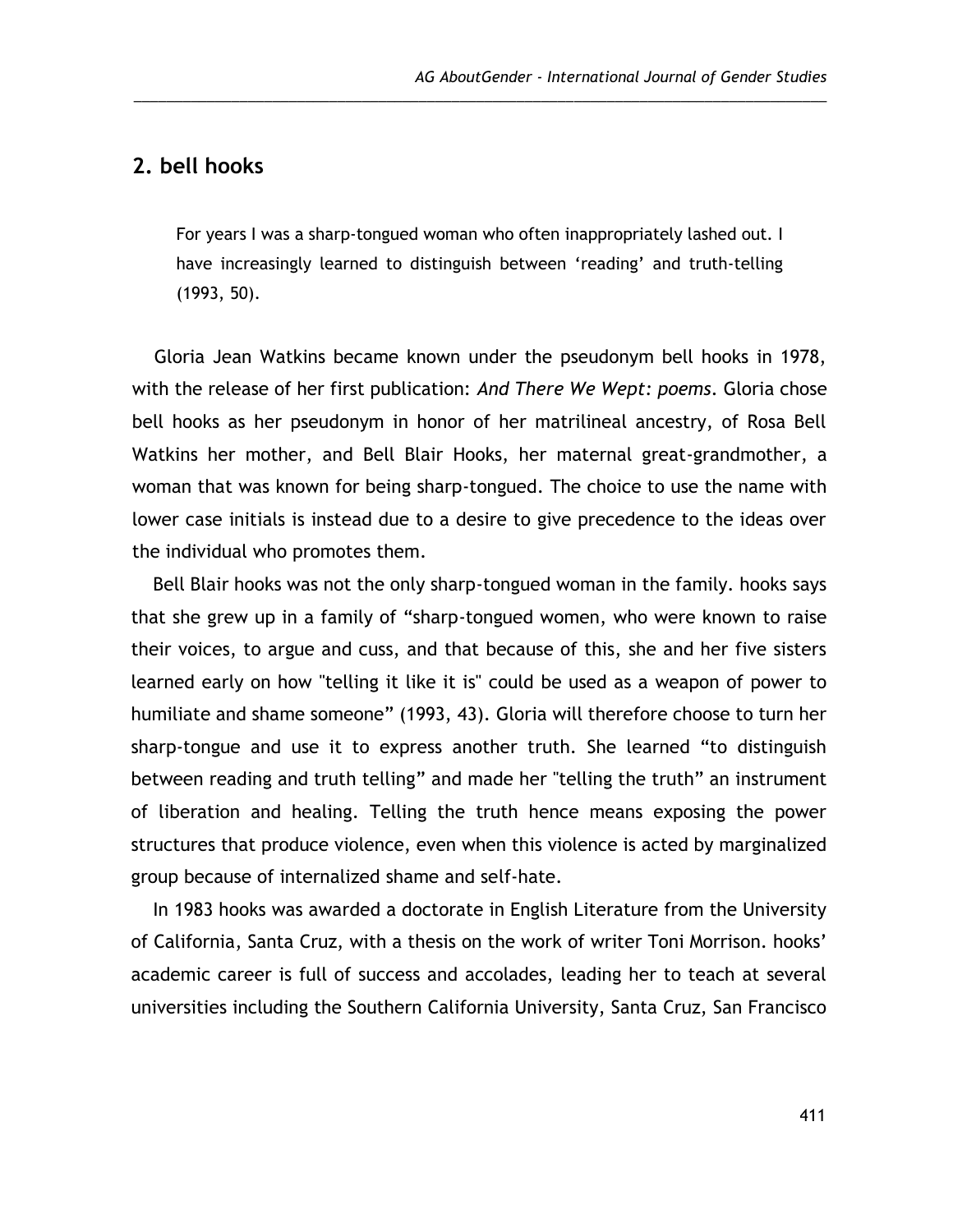State University, Yale, Oberlin College, City College of New York and, finally, at Berea College.

\_\_\_\_\_\_\_\_\_\_\_\_\_\_\_\_\_\_\_\_\_\_\_\_\_\_\_\_\_\_\_\_\_\_\_\_\_\_\_\_\_\_\_\_\_\_\_\_\_\_\_\_\_\_\_\_\_\_\_\_\_\_\_\_\_\_\_\_\_\_\_\_\_\_\_\_\_\_\_\_\_\_\_\_\_\_\_\_

An extremely prolific writer, she has published thirty-nine volumes between poetry, non-fiction, self-help, and children's books. Her writing is clear and straightforward, according to her desire to create theories that are accessible to all. hooks has been influenced by activists, thinkers and artists such as Sojourner Thruth, Lorraine Hansberry, Martin Luther King Jr., James Baldwin, Paulo Freire, Thích Nhất Hạnh, and of course Toni Morrison and Audre Lorde. Especially Lorde is an inescapable reference in the author's work. With Lorde, who like her ventures into different forms of writing, hooks not only share a place as one of the leading voice of Black feminism, but also and above all, the authors share their themes of research, expression, and commitment. These arguments are in fact common to a broader Black Feminist production, and embrace reflections on the body, on representation, care, reparation, and healing.

Black feminist thought arises at the intersection of gender and race, highlighting how every racial construction is always gendered and vice versa. Precisely because it stems from this intersectional positionality, Black feminism is most concerned with the lived experience of black women, experiences that comprise slavery and marginalization, hyper-eroticization and de-sexualization, devaluation and dehumanization. Therefore, Black feminist theories and practices are most concerned with the themes and concepts that can represent these experiences, make sense of them, and heal them. In a lot of different ways, hooks paved the way for these reflections.

#### *2.1. Body*

Care of the self begins with our capacity to tenderly and lovingly care for the body. Black women often neglect our bodies (1993, 101).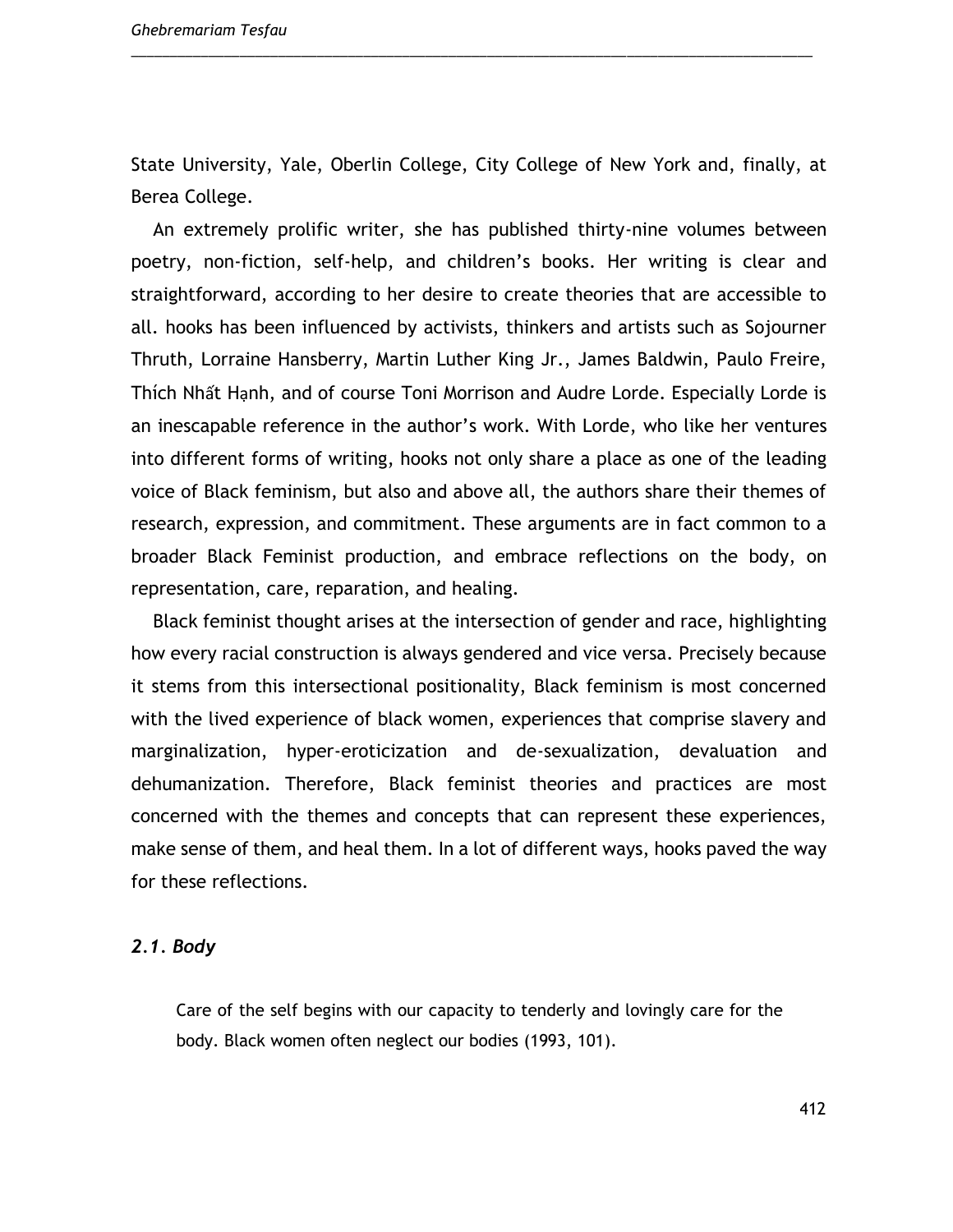Black feminist epistemologies come from a renewed understanding of concepts and practices such as positioning. Embodied knowledge has a critical importance for Black feminists. For these thinkers the body, which is completely marginal in the (supposed universalistic) eurocentric scientific production, is a primary space of experience, hence of knowledge. Even more so, the body here doubles up, qualifying itself as both a legitimate object and subject of knowledge.

\_\_\_\_\_\_\_\_\_\_\_\_\_\_\_\_\_\_\_\_\_\_\_\_\_\_\_\_\_\_\_\_\_\_\_\_\_\_\_\_\_\_\_\_\_\_\_\_\_\_\_\_\_\_\_\_\_\_\_\_\_\_\_\_\_\_\_\_\_\_\_\_\_\_\_\_\_\_\_\_\_\_\_\_\_

Throughout her production hooks insists on the importance of the body, of its presence and of the meaning accorded to it. The author acknowledges the fact that blackness is condemned to be 'only body'. The identification of blackness with corporeity stems from the colonial "split" between mind and body, where the latter must be subservient to the former. The body refers to animality and for this reason associating blackness with corporeality is a way of reaffirming the non-humanity of Black people. Reversing this perspective hooks invites not only to care for one's body, but also, in doing so, to break out of colonial dichotomies that impose fictitious divisions. In particular, hooks invites Black women to take care of their bodies, bodies devalued and exploited by society, bodies whose beauty and sacrality is not recognized. According to hooks, we do not "have a body", "we are a body", and as part of our being we must be able to express ourselves through the body, to express care for ourselves and others.

#### *2.2. Representation*

Certainly the slaves understood better than anybody that to be able to love blackness in a white world they had to create images - representations of their world that were pleasing to the sensibilities and to the eye.

[…]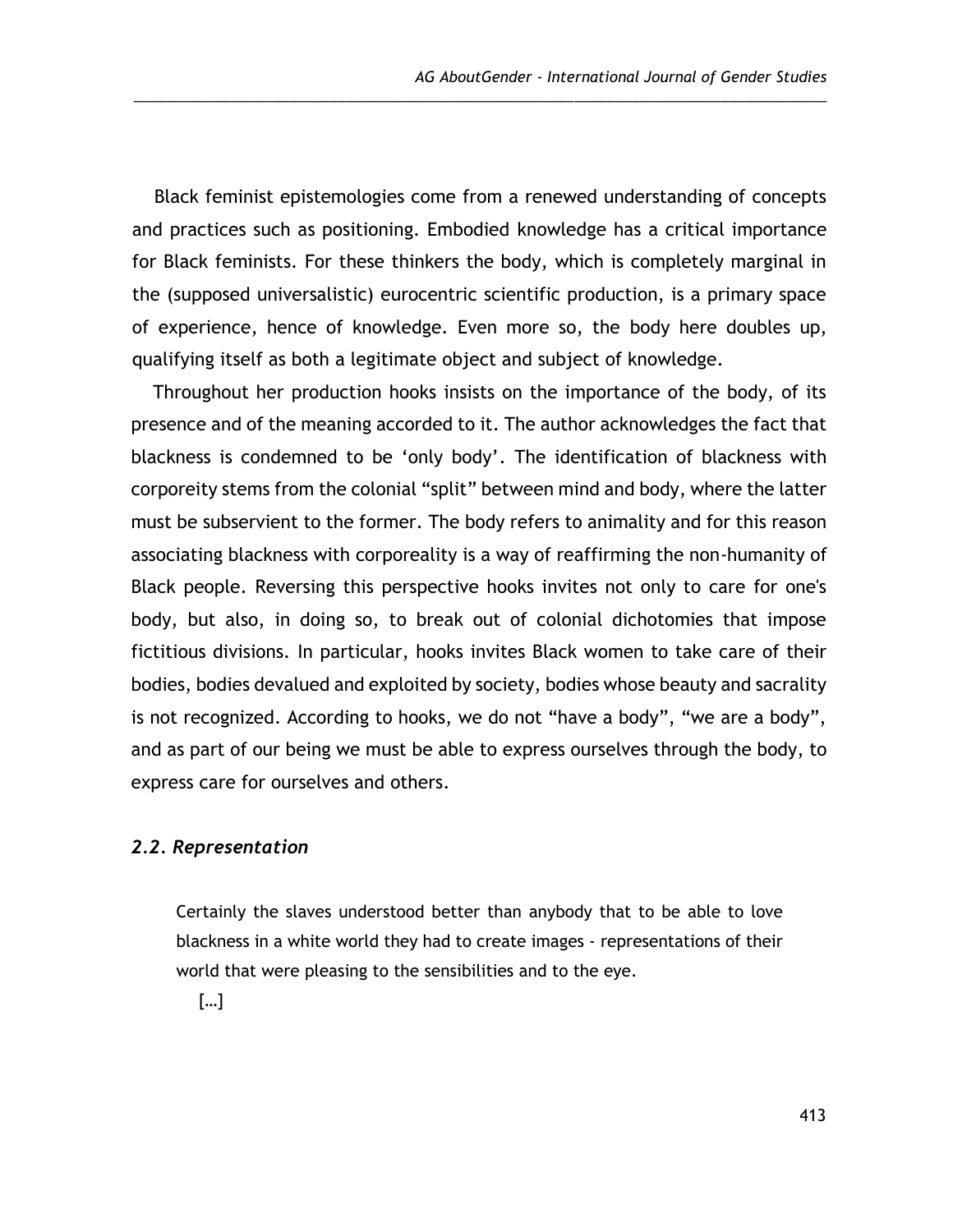Clearly, if black women want to be about the business of collective self-healing, we have to be about the business of inventing all manner of images and representations that show us the way we want to be and are (1993, 95-96).

\_\_\_\_\_\_\_\_\_\_\_\_\_\_\_\_\_\_\_\_\_\_\_\_\_\_\_\_\_\_\_\_\_\_\_\_\_\_\_\_\_\_\_\_\_\_\_\_\_\_\_\_\_\_\_\_\_\_\_\_\_\_\_\_\_\_\_\_\_\_\_\_\_\_\_\_\_\_\_\_\_\_\_\_\_\_\_\_

Bodies of course need to be represented. Representation is a theme that hooks touches on repeatedly. According to the author, there is a need to multiply representations of blackness so that younger Black generations can have positive references to resort to. The need to see oneself represented and to be able to represent oneself has to do with the issue of recognizing one's individuality, humanity and worth.

Representation is linked to self-determination and decolonization (2015, ix), because, as literature has shown, there is a relation between "the internalized selfhatred of black folks and the constant consumption of hateful representations, especially in the realm of popular culture" (*Ibidem*). According to hooks "[t]here is a direct and abiding connection between the maintenance of white supremacist patriarchy […] and the institutionalization via mass media of specific images, representations of race, of blackness that support and maintain the oppression, exploitation, and overall domination of all black people" (Ivi, 2). Gaining control on how one's represented is crucial, for if one keeps on being represented by others, they can only see themselves through others' eyes. Hence, a change in the realm of "image-making" and culture is necessary to produce social transformation and Black liberation.

#### *2.3. Care, reparation, and healing*

Though many of us recognize the depth of our pain and hurt, we do not usually collectively organize in an ongoing manner to find and share ways to heal ourselves. Our literature has helped, however. Progressive black women artists have shown ongoing concern about healing our wounds. Much of the celebrated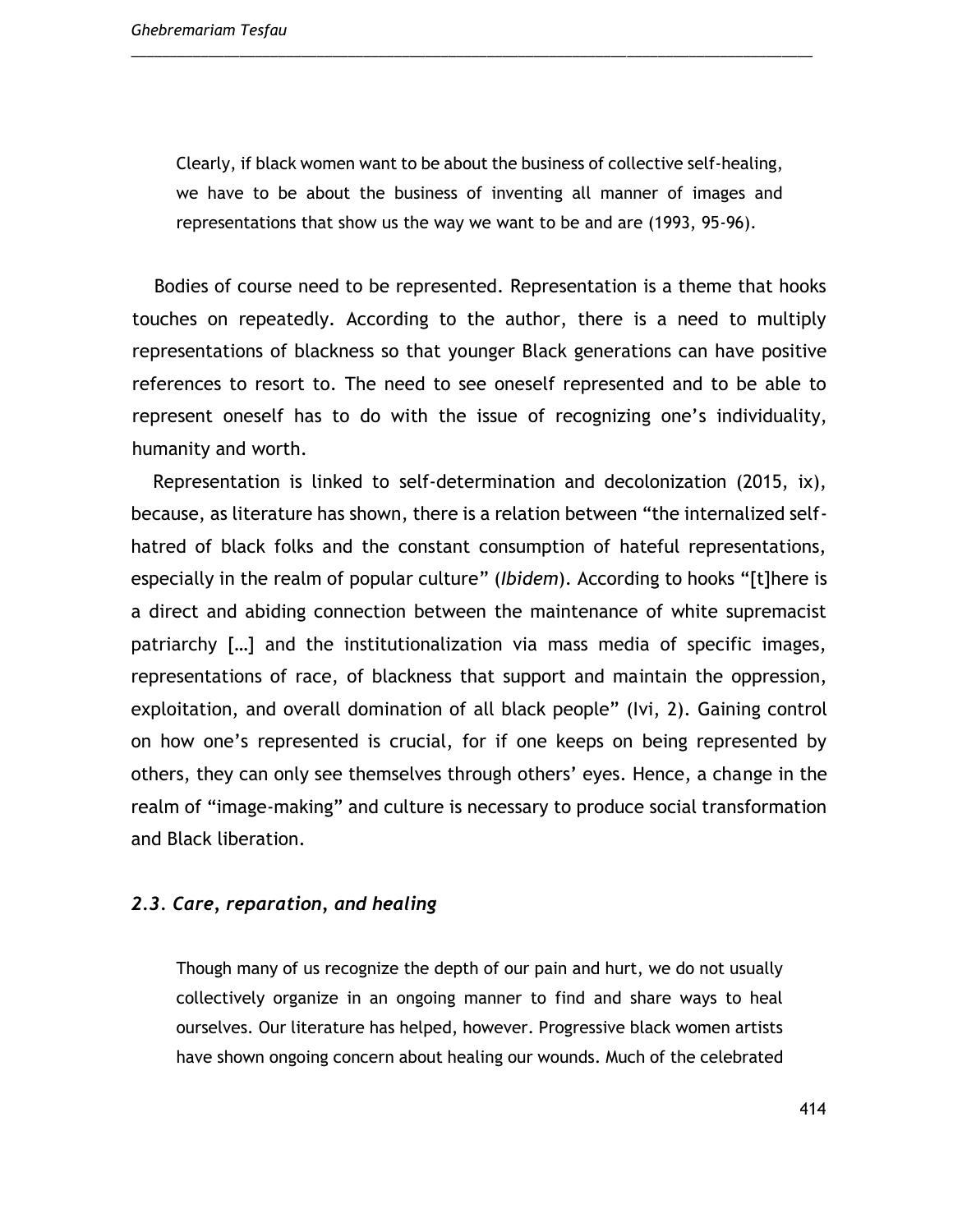fiction by black women writers is concerned with identifying our pain and imaginatively constructing maps for healing (1993, 21).

\_\_\_\_\_\_\_\_\_\_\_\_\_\_\_\_\_\_\_\_\_\_\_\_\_\_\_\_\_\_\_\_\_\_\_\_\_\_\_\_\_\_\_\_\_\_\_\_\_\_\_\_\_\_\_\_\_\_\_\_\_\_\_\_\_\_\_\_\_\_\_\_\_\_\_\_\_\_\_\_\_\_\_\_\_

hooks' entire theoretical production can be seen as an effort aimed at healing. It is a healing from intergenerational trauma, from the violent history that as an African American she inherited. It is a healing from gender-based violence, which takes on a specific character when interlocked with racial oppression. Above all, it is a healing that is collective but that passes first and foremost through daily self (and sisters') care.

To care is to repair the broken bond between the individual and society, building that beloved community that is central to hooks's. Not for nothing, in *All About Love*, hooks argues that "rarely, if ever, […] any of us healed in isolation. Healing is an act of communion." (2000, 215). Healing is a necessary and unavoidable step towards collective liberation. It is achieved through care and testimony, by naming one's oppression, by stopping to reiterate oppressive relations and by replacing them with sisterly and loving ones.

## **3. Death and presence**

Many southern black people have held to the belief that a human being possesses body, soul, and spirit - that death may take one part even as the others remain (1993, 114).

In her later years hooks returns to live in Kentucky. Not to teach at the local school, but as a professor at Berea College. hooks escapes the fate that had been assigned to her and, at the cost of having to grow up and live far away from her family and her roots, she wins her freedom as a thinker, writer and teacher.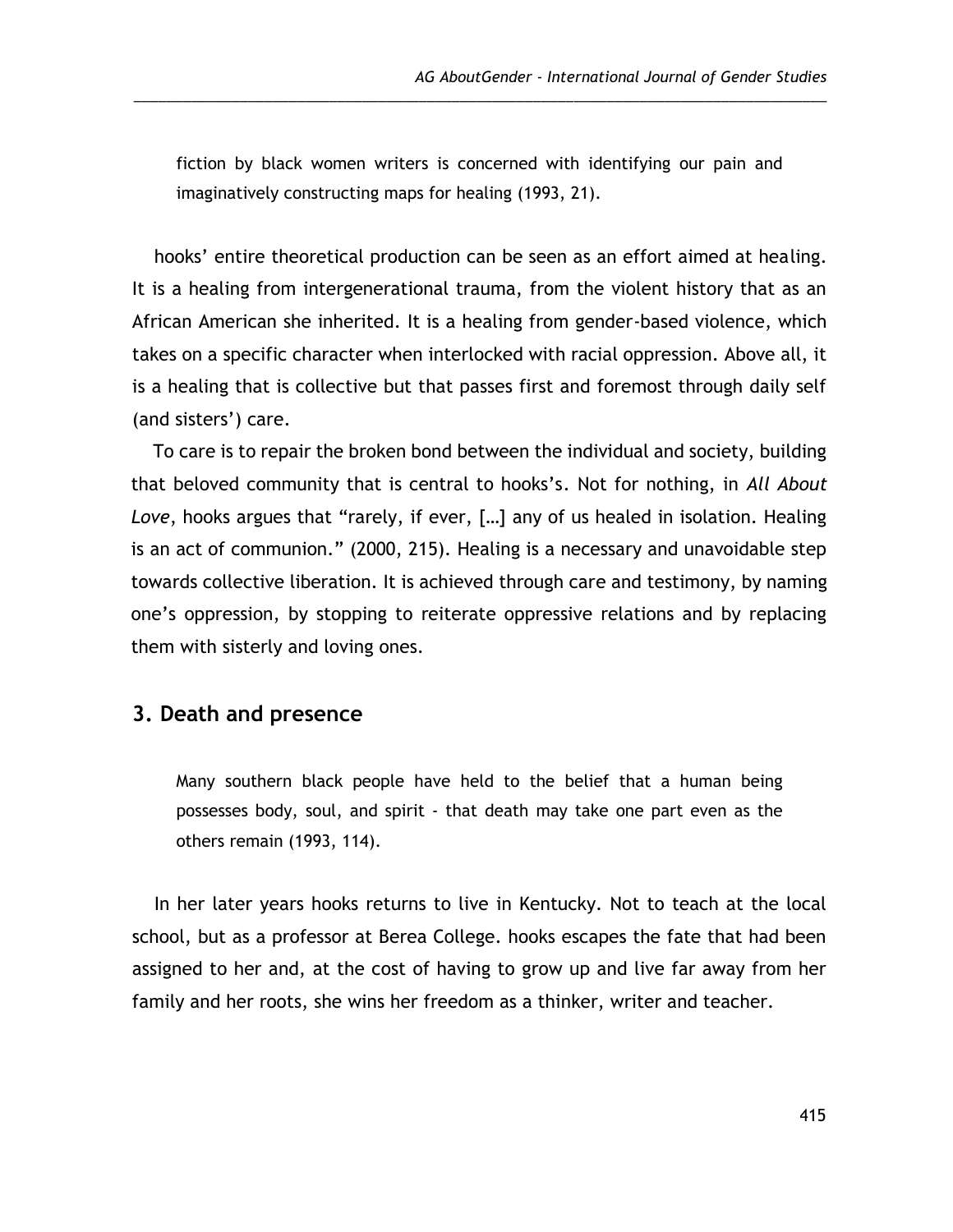"When we allow our dead to be forgotten, we fall prey to the notion that the end of embodied life corresponds to the death of the spirit" (2000, 202). Although bell hooks has left us, her spirit is present among us more than ever. It is present because we seek it, because we feel we need it. It is no coincidence that more translations of the author's texts are planned in Italy in the coming years than we have seen so far. In fact, *Elogio del margine* is published in 1998 and *Tutto sull'amore* (*All about love*, 2000) in 2003, and until 2020 these remained the author's only two translated texts. In 2020, *Insegnare a Trasgredire* (*Teaching to transgress*, 1994) was published and *Elogio del Margine*/*Scrivere al buio* reissued. To date, seven more translations are scheduled for three different Italian publishers.

\_\_\_\_\_\_\_\_\_\_\_\_\_\_\_\_\_\_\_\_\_\_\_\_\_\_\_\_\_\_\_\_\_\_\_\_\_\_\_\_\_\_\_\_\_\_\_\_\_\_\_\_\_\_\_\_\_\_\_\_\_\_\_\_\_\_\_\_\_\_\_\_\_\_\_\_\_\_\_\_\_\_\_\_\_\_\_\_

hooks is a thinker of healing, of mending, of repair. She is a critical thinker whose acumen illuminates power dynamics and shows possible alternatives to what seems like an inescapable human fate of gender, racial, sexual and class hierarchies.

hooks has made her mark within the Black and feminist thought, and has already raised at least two generations of critical thinkers. There is no doubt that for many generations to come, bell hooks' guiding voice will continue to inspire paths of liberation with, within, and beyond theory.

## **References**

- hooks, b. (2000), *All About Love: New Visions*, New York, William Morrow and Company.
- hooks, b. (1998), *Elogio del margine: razza, sesso e mercato culturale*, Milano, Feltrinelli.

hooks, b. (1994), *Teaching to transgress*, London, Routledge.